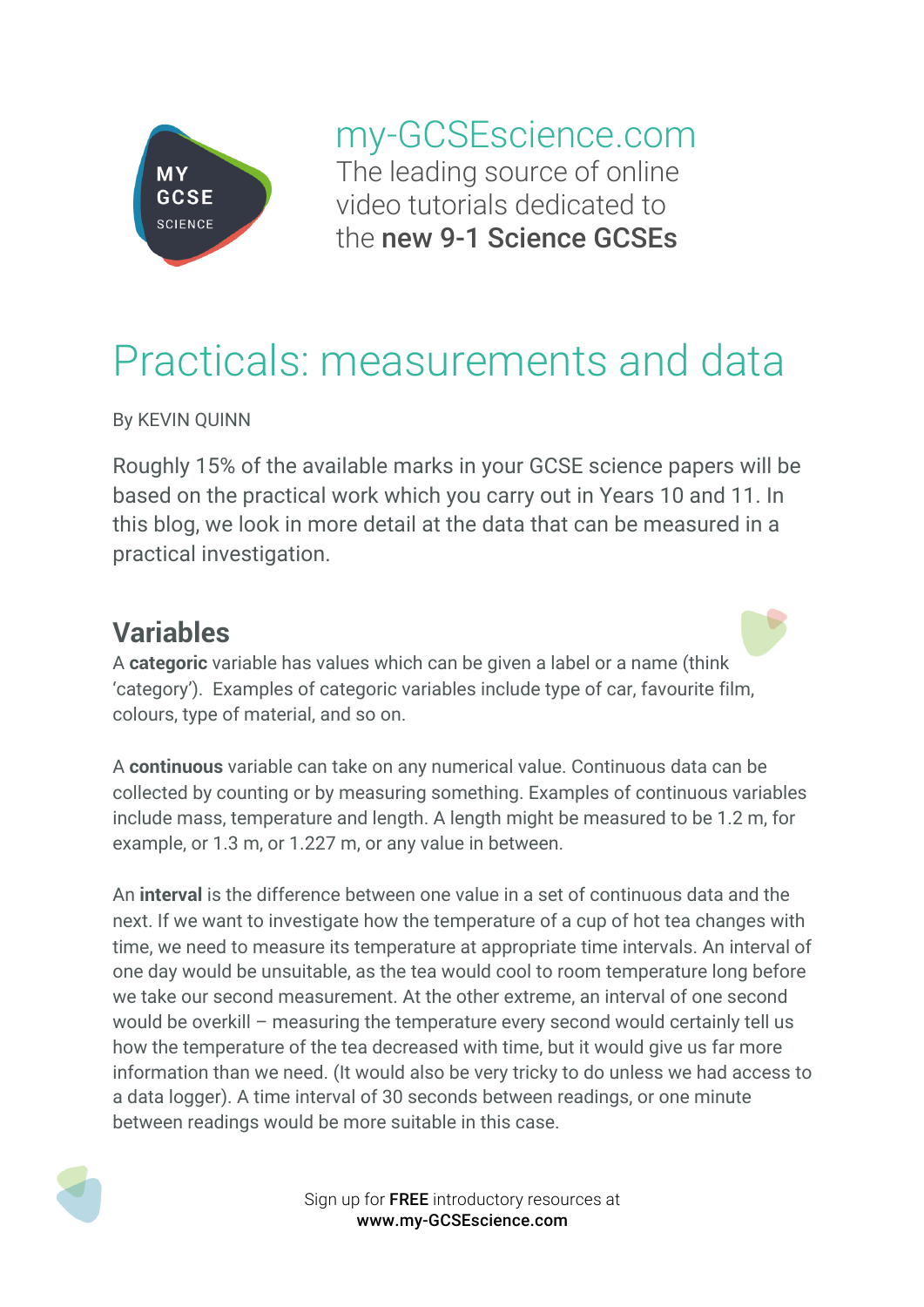

## **Measuring devices**

If we want to measure the value of a continuous variable, we have to select an appropriate measuring device (instrument). The **resolution** of a device is the smallest change that the device can detect (in the variable being measured). If the resolution of a digital watch is one second, that means one second is the smallest amount of time it can measure. The stop-clocks in your science lab might have a resolution of 0.01 seconds, which means that they can measure times of 0.01, 1.25 or 10.87 seconds (or any other time to two decimal places).

Does that mean a time that is measured using a stop-clock is always more accurate than one that's measured using a digital watch? Well, not necessarily. Read on!

#### **Accuracy and precision**

A measured value (or calculation or estimate) which is **accurate** is one which is close to its actual value. Let's say you wanted to measure the temperature at which pure ice melts in your kitchen. If your first measurement of the temperature of the ice is 0.2 °C, and your second is 10.2 °C, then your first measurement is clearly the more accurate of the two, since it is much closer to the known value of 0 °C.

Two or more values which are **precise** are close to one another, but that doesn't mean that accuracy and precision are the same thing. We could have measured the temperature of the melting ice three times and recorded values of 6.4, 6.2 and 6.3°C. This data is precise, because each of the values are close to one another, but they are *inaccurate* as they are quite far from the actual value of the temperature at which pure ice should melt in your kitchen.

**Not accurate Precise but** Accurate not accurate and precise or precise Accurate An arrow in the center Arrows far from the center Arrows in the center Arrows far from the center indicates high accuracy. indicate high accuracy. indicate low accuracy. indicate low accuracy. Arrows close together Arrows close together Arrows far apart indicate high precision. indicate high precision. indicate low precision.

Check out this graphic\* which helps the difference between accuracy and precision.

\*Thank you to Traci Sandoval, a science teacher from the United States.

Sign up for FREE introductory resources at www.my-GCSEscience.com